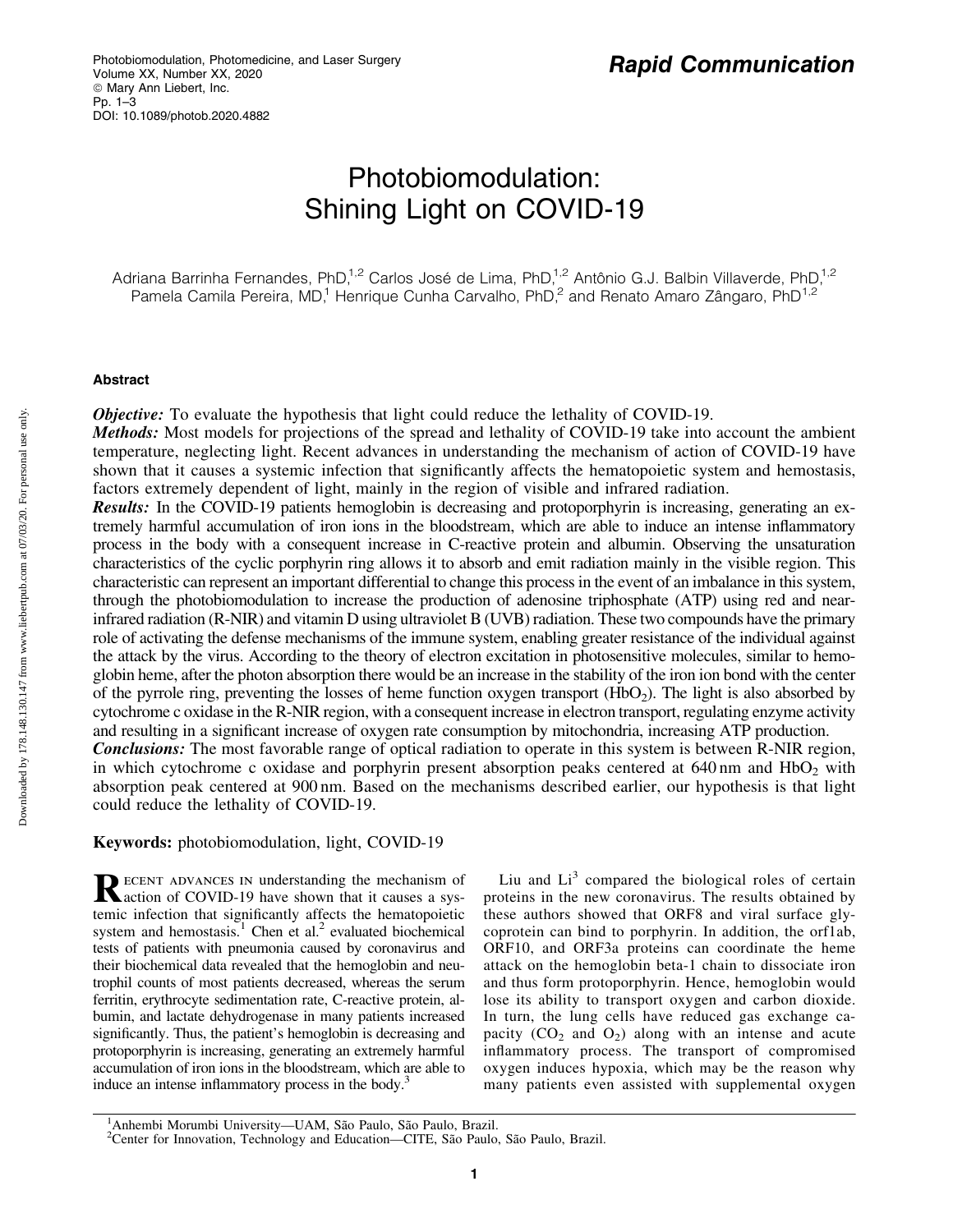therapy do not present a favorable evolution of their clinical condition.

The unsaturation characteristics of the cyclic porphyrin ring allow it to absorb and emit radiation mainly in the visible region. This characteristic can represent an important differential to change this process in the event of an imbalance in this system, through the absorption of light to produce therapy, or to assess its dynamics, through the emission of light, allowing a diagnosis to be made.

The theory of electron excitation in photosensitive molecules<sup>4</sup> and observed characteristics of the hemoglobin heme molecule after the absorption of a photon indicate that the electrons attached to the heme molecule are excited, altering the distribution of its electronic density and facilitating the transfer of electrons.<sup>5</sup> This would increase the stability of the iron ion bond with the center of the pyrrolic ring, preventing the heme from losing its oxygen transport function. In parallel, light is also absorbed by cytochrome c oxidase in the red and near-infrared radiation (R-NIR) region, with a consequent increase in electron transport, regulating enzyme activity and resulting in a significant increase in the rate of  $oxygen$  consumption in tissue mitochondria, $o$  increasing adenosine triphosphate (ATP) production by this process.

Vitamin D absorbs UVB radiation at wavelengths between 290 and 315 nm and this process is essential for this activation. Vitamin D increases innate cellular immunity, partially by inducing antimicrobial peptides, including human cathelicidin LL-37, from 1,25-dihydroxyvitamin  $D^{7,8}$ and defensins.<sup>9</sup> Cathelicidins present antimicrobial activity against a wide spectrum of microorganisms, including Gram-positive and Gram-negative bacteria, virus and fungi.<sup>10</sup> Grant et al.<sup>11</sup> presented evidence that vitamin D supplementation could reduce risk of deaths and COVID-19 infections. Study employed global data discovered a strong correlation between vitamin D deficiency and COVID-19 mortality rates.<sup>12</sup> These two compounds, ATP and vitamin D, have the primary role of activating the defense mechanisms of the immune system, enabling greater resistance of the individual against the attack by the virus.

UVB is absorbed superficially in the epidermis, once that the activation of vitamin D occurs in the stratum corneum of the skin.<sup>13</sup> In this case the most favorable wavelength to irradiate porphyrin is in the red region,  $14,15$  because the

blood circulation porphyrins, our principal target presents better absorption in this region due to the higher tissue penetration if compared with UVB.

Two options are more suitable to irradiate these molecules, one acting in the red region, in which cytochrome c oxidase and porphyrin present absorption peaks centered at  $640 \text{ nm}$ - $\lambda$ 1 and another in the NIR region, in which the peak absorption of  $HbO<sub>2</sub>$  is centered on 900 nm- $\lambda$ 2 (Fig. 1).

Considering the strengthening of the iron ion bond with the center of porphyrin pyrrolic rings, the two wavelengths are interesting,  $\lambda$ 1 acting directly on the porphyrin molecule and  $\lambda$ 2 on the HbO<sub>2</sub> molecule. This may also strengthen the immune system, with  $\lambda$ 1 acting on cytochrome c oxidase to increase ATP production and  $\lambda$ 2 acting on cell membrane permeability to increase the flow of intracellular calcium with a consequent increase in vitamin D. However, recent studies present a different hypothesis for the increase in ATP synthesis by irradiated mitochondria. According to the authors, the major cause for light-induced upregulation of mitochondrial ATP is not related to absorption by cytochrome c oxidase, but a physical process involving a decrease in interfacial water layer viscosity in the irradiated mitochondria. This information could justify the fact that mitochondrial ATP synthesis can be stimulated by different wavelengths of LED and laser.<sup>16,17</sup>

Based on this premise, and partial results obtained by our research group with patients exhibiting bacterial pneumonia, for which we obtained a reduction in hospital stay from 7 to 2 days, for 9 out of 10 treated patients.<sup>18</sup> We propose to treat patients affected by COVID-19 irradiating their thoracic region daily with R-NIR, with  $3$  J/cm<sup>2</sup> of radiant exposure. Patients using this device would be those in an intermediate, semicritical, and critical state. Patients who present with porphyrias would use this device emitting only radiation in the NIR, thus preventing the photobiomodulation of protoporphyrins, which in this case, because they are present in large numbers in the bloodstream, could cause skin burns.

A recent study on COVID-19 evidenced that high temperature (up to 21°C) reduce the transmission of COVID-19 with  $1\%$  significance levels.<sup>19</sup> Another factor to be considered in this way, which has not been taken into account in the projections of the spread and lethality of the virus, is the presence of light. Naturally, a higher incidence of light on the Earth's surface in a given region is directly related to



FIG. 1. Photobiomodulation mechanisms.